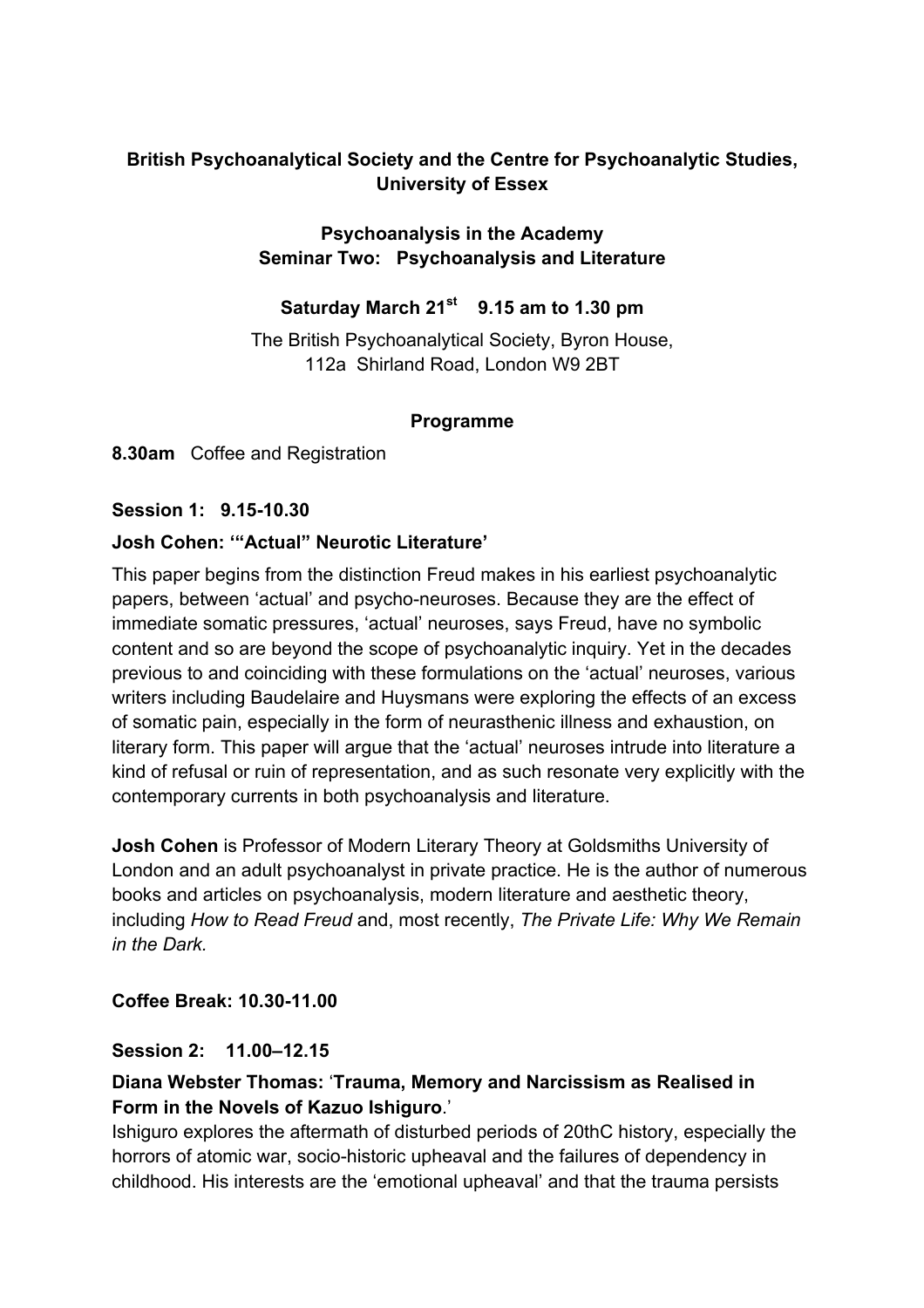into middle and older age for his central narrators. They begin their stories in the present, often bewildered, looking back to the past in memory to learn the truth as to why, despite their efforts, they are disappointed, have unfulfilled lives and a sense of time wasted. I outline the post-Kleinian concepts relevant to surviving catastrophic change, particularly types of projective identification, borderline narcissism and the costs of ego-depletion that these defences exact. I show how Ishiguro produces a failed and ironic form of the traditional humanist novel form which I have called the 'deficit' model, since it embodies the ego-depletion, demonstrated through his reconfigured conventions of the novel, as well as the behaviours of the narrators. He expands the territory a little further with intertextuality, detailed settings and the pleasures of word-play.

**Diane Webster Thomas** is a graduate in English Literature, and has taught it at secondary education level for many years. She then took up the MA in Psychoanalytic studies at the Tavistock Centre, writing a dissertation on narcissism in two novels by F. Scott Fitzgerald: *The Great Gatsby* (1926) and *Tender is the Night* (1934). This was followed by a PhD thesis on the six novels of Ishiguro: *Identity, Identification and Narcissistic Phantasy in the Novels of Kazuo Ishiguro.* 

# **Session 3 12.15-1.30**

## **Matt ffytche: Poetry, Psychoanalysis and Negation**

Psychoanalysts have often reflected on the relations between poetry and creative development. Less often do they turn to themes of poetry and self-negation. This talk will concentrate on three writers – John Wilkinson, Denise Riley and John Welch – associated with a poetic scene which evolved in Cambridge from the late-60s. All of them have been close readers of psychoanalysis, or maintained some intellectual or practical relation to it. Each has also made violence, destructiveness or loss of self central to their evocations of everyday experience (at times mobilising ideas such as the false self, narcissism, or the damaged object). In examining their writing I will look at the way they consciously engage psychoanalytic ideas in their poetic practice and their reflections on the compositional process – but also how the poetry aims to resist psychoanalytic reflection. What is it that is thought to be withheld?

**Matt ffytche** is Deputy Director of the Centre for Psychoanalytic Studies, University of Essex, where he teaches on psychoanalytic history, concepts, and the application of psychoanalysis to sociology and literature. His work includes *The Foundation of the Unconscious: Schelling, Freud and the Birth of the Liberal Psyche* (CUP, 2012) as well as essays on the uncanny, modernism and the unconscious, and Bion's *Memoir of the Future*.

# *The seminar will take place at the British Psychoanalytical Society, Byron House, 112a Shirland Road, London W9 2 BT on Saturday March 21st.*